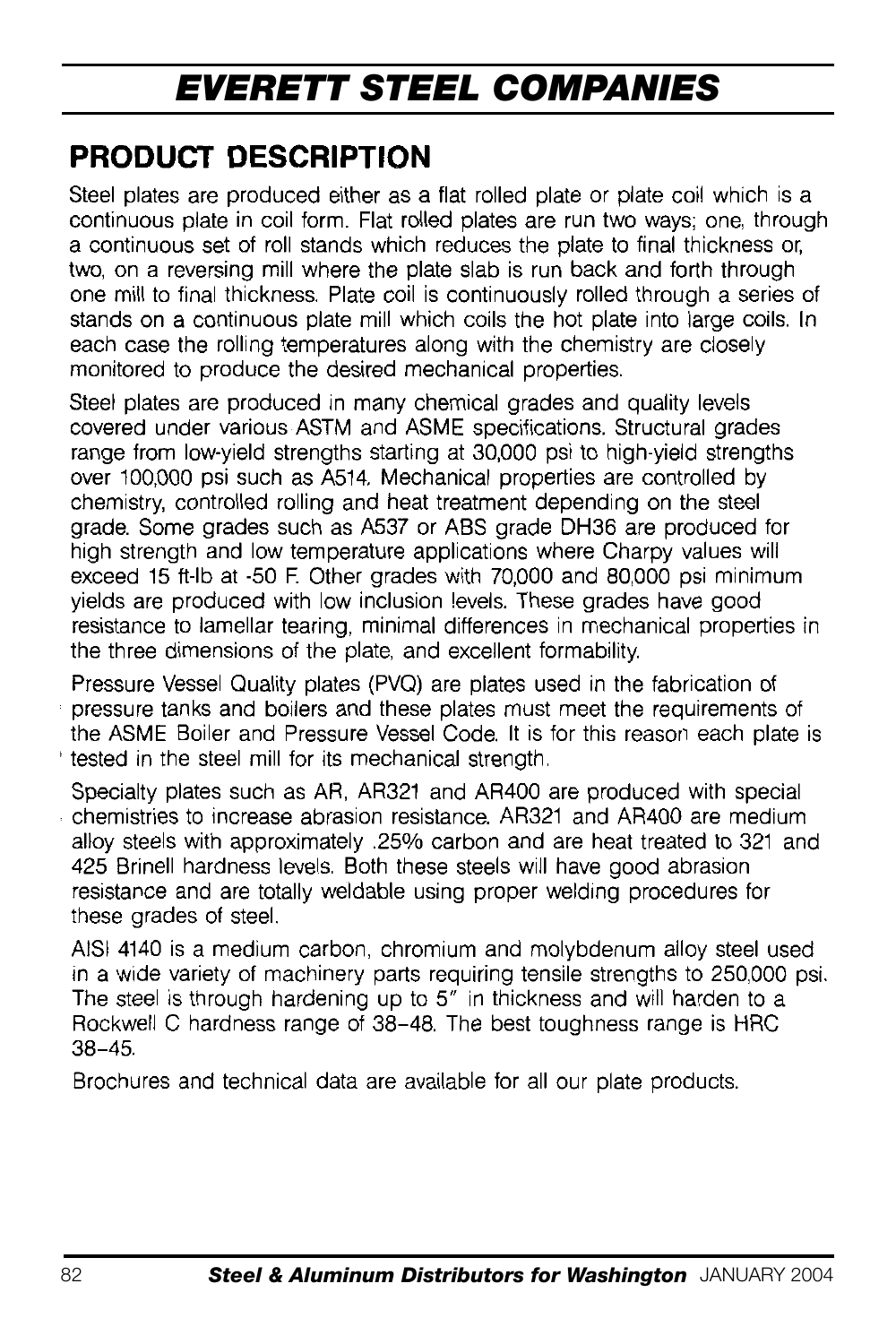## **ASTM PLATE GRADES**

A 36 - This is the most common grade of structural steel used. It has a minimum yield strength of 36,000 psi and is available in plate, bars and rolled structural shapes. It is used for riveted, bolted or welded structures. In many cases our A36 plates are dual specified with ABS grade A.

A 131 - ABS equivalent specification for structural steels used for ship building. The specification covers plate, bar and structural shapes. There are two categories of steel grades - Ordinary Strength and Higher Strength steels which in some caes are normalize heat treated.

A 242 - A high strength low alloy steel used for structural purposes with yield strengths of 42,000 to 50,000 psi minimum yield depending on thickness. It can be used in place of A36 where savings in weight or added durability are important. A 242 has enhanced atmospheric corrosion resistance of approximately two times that of carbon structural steels with copper or four times that of carbon structural steels without copper.

**A 514** (T1 Type) — Quenched and tempered alloy steel plates of structural quality produced in thicknesses up to and including 6". Specified minimum yield strength is 100,000 psi for thicknesses up to and including 2-1/2". Each steel mill has their own proprietary chemical analysis. There are thirteen different chemical grades. Material has good impact properties and welding characteristics.

**A 516** - Pressure vessel quality plates for moderate and lower temperature service produced to a fine austenitic grain size. The specification covers four strength levels and is intended for pressure vessels where improved low temperature notch toughness is important.

A 537 - Heat treated pressure vessel quality plates produced to a fine austenitic grain size. Class 1 is normalize heat treated and will meet 50,000 psi minimum yield under 2-1/2" in thickness and 45,000 psi minimum yield over 2-1/2" up to and including 4".

A 572 - Specification A572 defines six grades of high-strength low-alloy steel having specified minimum yield points of 42,000, 45,000, 50,000, 60,000, and 65,000 psi. Grades 42, 45, and 50 are intended for riveted, bolted or welded construction of bridges, buildings, and other structures.

**A 588** (Corten) — A group of high-strength low-alloy steels with four to six times the corrosion resistance of plain carbon structural steels. Produced in thicknesses up to and including 8", yield strength minimums will be 50,000 psi through 4"; there are five chemical analyses listed in the specification. The enhanced atmospheric corrosion resistance permits the use of this steel in the unpainted condition in many applications.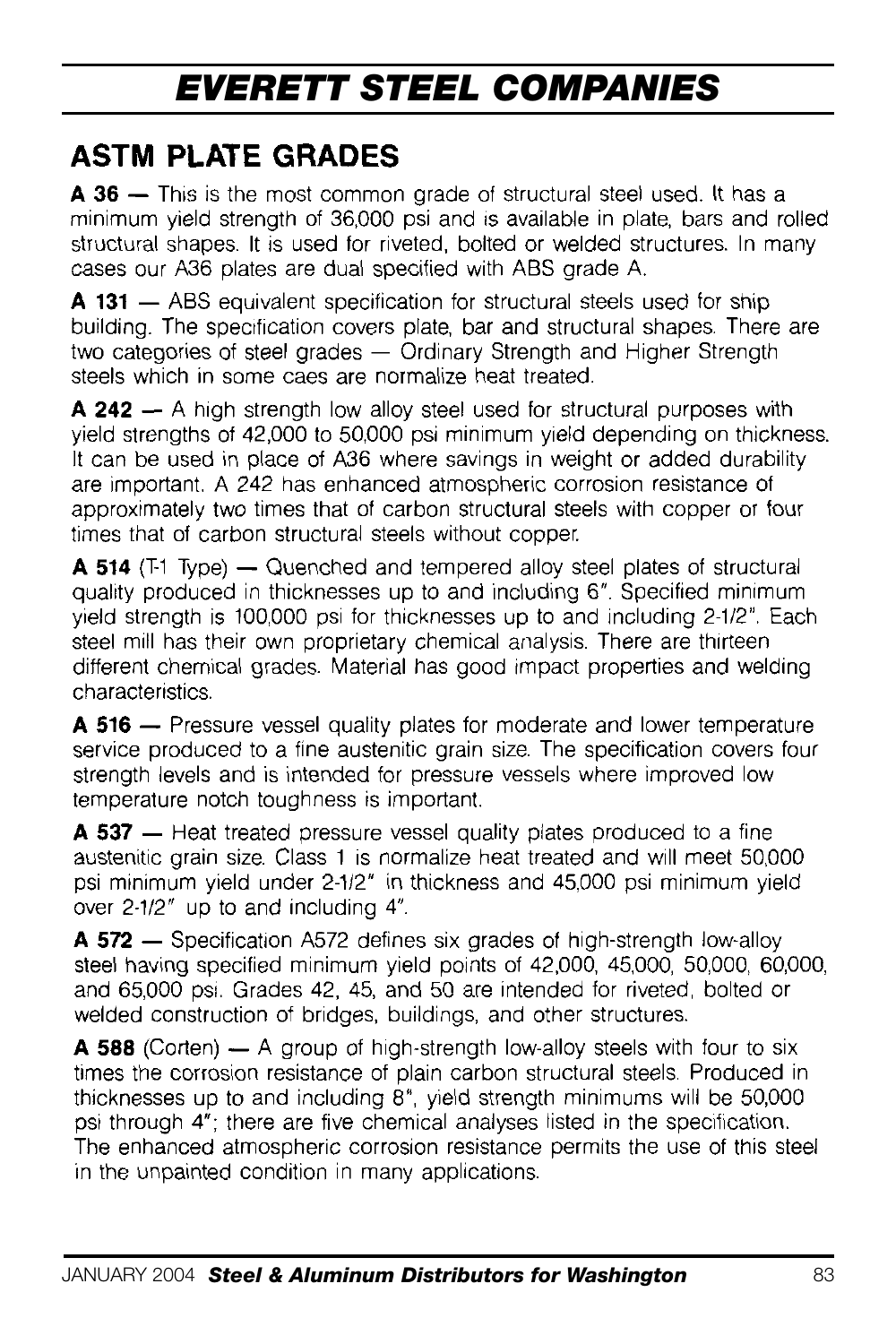### **ASTM PLATE GRADES (Continued)**

A 656 - A very high strength product with 70,000 and 80,000 psi minimum vield strengths and good Charpy impact test properties to -20° F. Toughness and strength are controlled by a combination of micro-alloying and controlled rolling procedures. In addition this steel grade has good formability in the rolling and transverse direction of the plate. This is accomplished by reducing the inclusion levels and controlling the shape of the sulfide inclusion.

A 786 - Safety floor plate rolled to Patterns No. 3 and 4. The product is available in plate and in plate coil in some thicknesses. Grades available are Commercial Quality and A36 depending on size.

### **OTHER GRADES**

AR 235 - An as-rolled abrasion resistant plate with approximately 1.25% manganese and .45% carbon. Brinell hardness is approximately 235. however, since the plate is as-rolled there will be variations of hardness in various locations of the plate. Since these plates have a tendency to have low ductility caution should be used in press brake forming or bending these plates. Special welding procedures should be used because of a Carbon Equivalent Ratio of approximately .65%. This product is used for sliding abrasion jobs with minimal impact.

AR 321 - Abrasion resistant plate heat treated to a 321-363 Brinell hardness developed for sliding and impact abrasion type applications. Steel has an A514 chemistry and will have good weldability with proper welding procedures for this type of steel. Applications would be for high impact and sliding abrasion. Plates will have limited formability because of the plate hardness

AR 400 - Abrasion resistant plate heat treated to a higher level of hardness typically 425 Brinell. Higher plate hardness is obtained by increasing the carbon content and tempering at a lower temperature. Applications would be for higher abrasion and impact problems. Alaska Steel inventories AR400 with a Charpy value of 20 ft-lb at -40 F.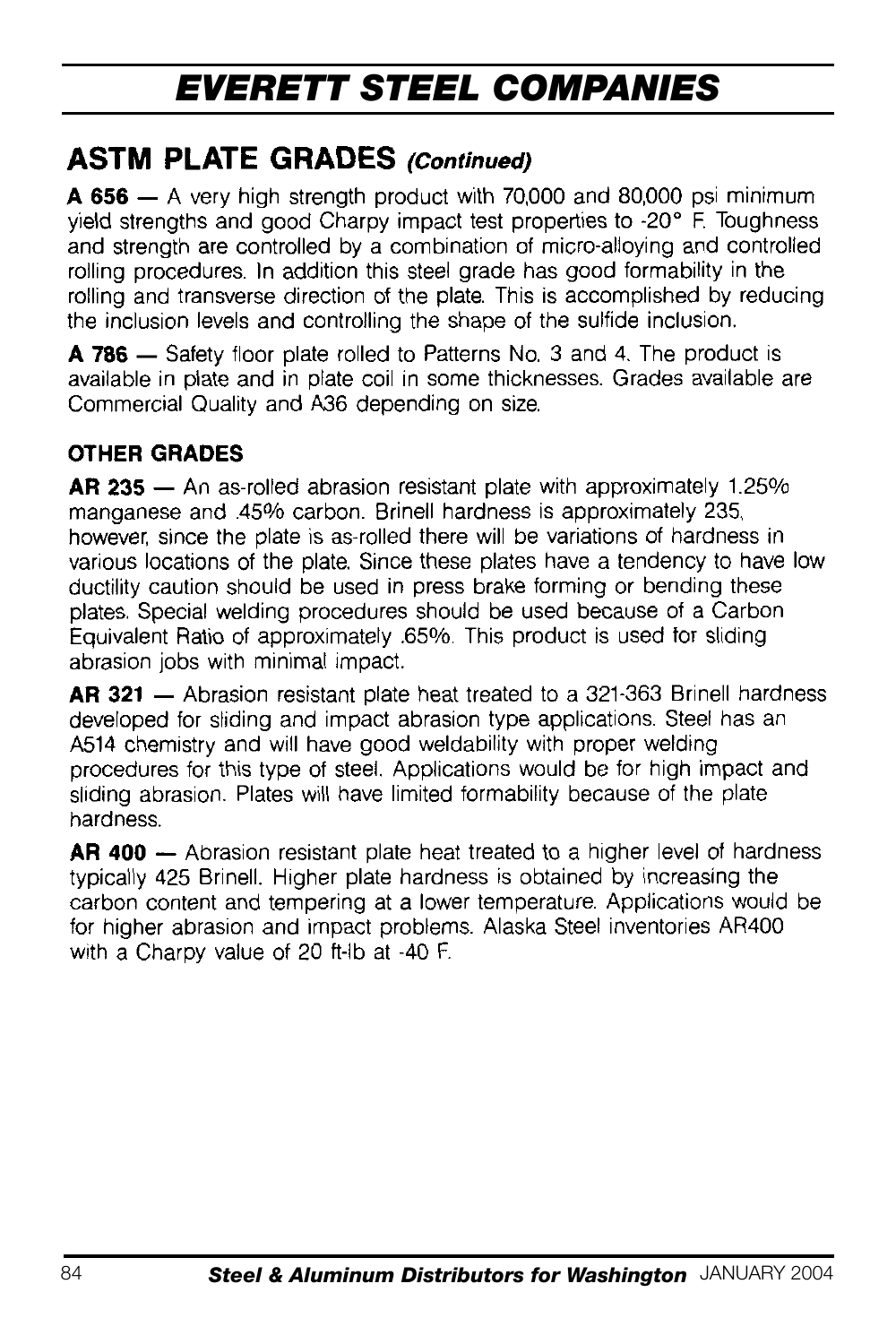## UNIVERSAL MILL PLATE

|               | Weight in Pounds |         |  |
|---------------|------------------|---------|--|
| Size          | Per Foot         | 20' Bar |  |
| 9<br>1/4<br>x | 7.6572           | 153.14  |  |
| 10            | 8.5080           | 170.16  |  |
| 12            | 10.2096          | 204.19  |  |
| 9<br>5/16x    | 9.5715           | 191.43  |  |
| 10            | 10.6350          | 212.70  |  |
| 12            | 12.7620          | 255.24  |  |
| 9<br>3/8<br>x | 11.4858          | 229.72  |  |
| 10            | 12.7620          | 255.24  |  |
| 12            | 15.3144          | 306.29  |  |
| 1/2<br>9<br>x | 15.3144          | 306.29  |  |
| 10            | 17.0160          | 340.32  |  |
| 12            | 20.4192          | 408.38  |  |
| 5/8<br>9<br>x | 19.1430          | 382.86  |  |
| 10            | 21.2700          | 425.40  |  |
| 12            | 25.5240          | 510.48  |  |
| 3/4<br>9<br>x | 22.9716          | 459.43  |  |
| 10            | 25.5240          | 510.48  |  |
| 12            | 30.6288          | 612.57  |  |
| 9<br>1<br>x   | 30.6288          | 612.58  |  |
| 10            | 34.0320          | 680.64  |  |
| 12            | 40.8384          | 816.77  |  |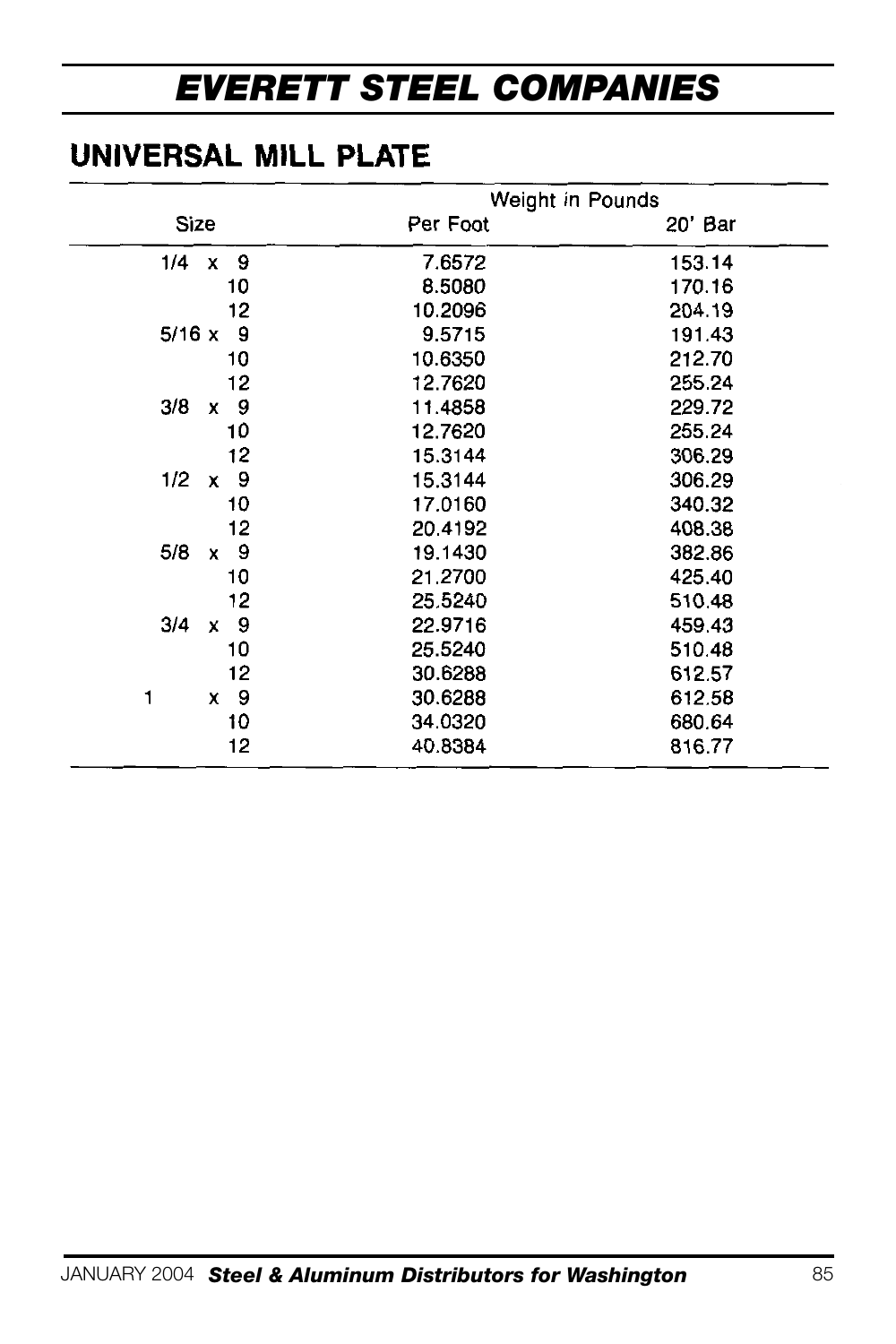### **STEEL PLATES**

### ASTM A-36

| Size           | Sq. Ft.                       | Size                 | Sq. Ft.                       |
|----------------|-------------------------------|----------------------|-------------------------------|
| 3/16x<br>48    | 7.66<br>.                     | 3/4<br>X<br>48       | 30.63<br>.                    |
| 60             | 7.66<br>.                     | 60                   | 30.63<br>.                    |
| 72             | 7.66                          | 72                   | 30.63<br>.                    |
| 84             | 7.66                          | 84                   | 30.63                         |
| 96             | 7.66                          | 96                   | 30.63                         |
| 1/4<br>48<br>x | 10.21                         | 120                  | 30.63                         |
| 60             | 10.21<br>.                    | 7/8<br>72<br>x       | 35.74                         |
| 72             | 10.21<br>.                    | 84                   | 35.74<br>.                    |
| 84             | 10.21<br>.                    | 96                   | 35.74<br>.                    |
| 96             | 10.21<br>.                    | 48<br>1<br>x         | 40.84                         |
| 120            | 10.21<br>.                    | 60                   | 40.84<br>.                    |
| 5/16x<br>48    | 12.76<br>.                    | 72                   | 40.84                         |
| 60             | 12.76<br>.                    | 84                   | 40.84<br>.                    |
| 72             | 12.76<br>.                    | 96                   | 40.84                         |
| 84             | 12.76                         | 120                  | 40.84                         |
| 96             | 12.76                         | $1 - 1/8$<br>72<br>x | 45.94<br>$\ddot{\phantom{0}}$ |
| 120            | 12.76<br>.                    | 84                   | 45.94<br>$\ddot{\phantom{a}}$ |
| 3/8<br>48<br>x | 15.32<br>.                    | 96                   | 45.94<br>$\ddot{\phantom{0}}$ |
| 60             | 15.32                         | 60<br>$1 - 1/4$<br>x | 51.05<br>$\sim$ $\sim$        |
| 72             | 15.32                         | 72                   | 51.05<br>$\ddot{\phantom{1}}$ |
| 84             | 15.32<br>$\ddot{\phantom{a}}$ | 84                   | 51.05<br>$\ddot{\phantom{0}}$ |
| 96             | 15.32                         | 96                   | 51.05<br>$\ddot{\phantom{0}}$ |
| 120            | 15.32<br>.                    | $1 - 1/2$<br>60<br>x | 61.26<br>$\ddot{\phantom{a}}$ |
| 7/16x<br>84    | 17.87                         | 72                   | 61.26<br>.                    |
| 96             | 17.87<br>.                    | 84                   | 61.26<br>.                    |
| 1/2<br>48<br>x | 20.42<br>.                    | 96                   | 61.26<br>.                    |
| 60             | 20.42<br>.                    | $1 - 3/4$<br>84<br>x | 71.47<br>.                    |
| 72             | 20.42<br>.                    | 96                   | 71.47<br>.                    |
| 84             | 20.42<br>$\cdots$             | 2<br>48<br>x         | 81.67<br>.                    |
| 96             | 20.42<br>.                    | 60                   | 81.67<br>.                    |
| 120            | 20.42<br>.                    | 72                   | 81.67<br>.                    |
| 5/8<br>48<br>x | 25.52                         | 84                   | 81.67<br>$\ddot{\phantom{0}}$ |
| 60             | 25.52<br>$\ddot{\phantom{0}}$ | 96                   | 81.67<br>.                    |
| 72             | 25.52                         | $2 - 1/4$<br>48<br>X | 91.88                         |
| 84             | 25.52                         | 60                   | 91.88<br>$\ddotsc$            |
| 96             | 25.52                         | 72                   | 91.88                         |
| 120            | 25.52<br>.                    | 84                   | 91.88<br>.                    |
|                |                               | 96                   | 91.88<br>.                    |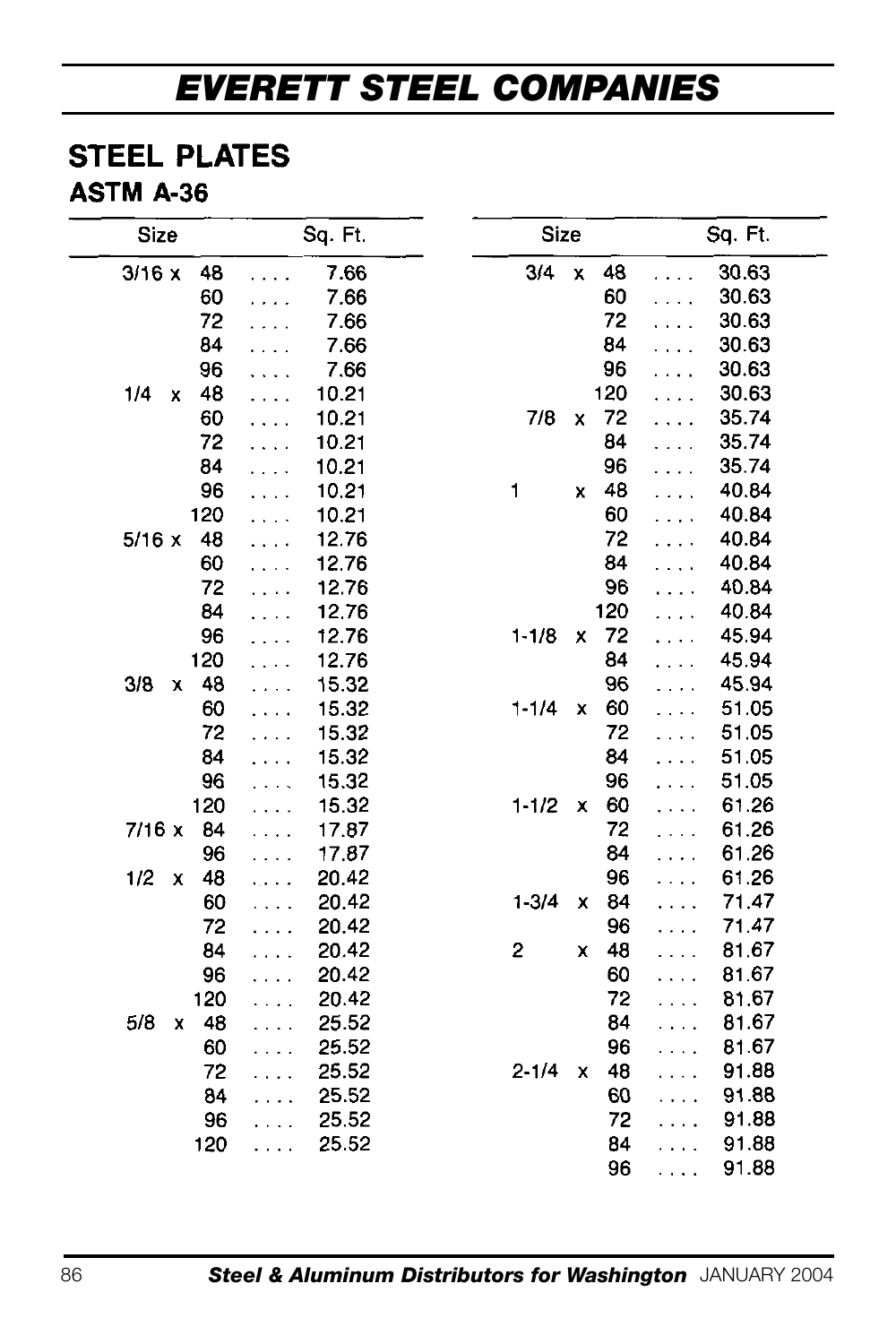### **STEEL PLATES ASTM A-36**

| Size      | Sq. Ft. | Size       | Sq. Ft. |
|-----------|---------|------------|---------|
| $2 - 1/4$ | 91.88   | 6          | 245.03  |
| $2 - 1/2$ | 102.09  | $6 - 1/2$  | 265.45  |
| $2 - 3/4$ | 112.31  |            | 285.87  |
| з         | 122.52  | $7 - 1/2$  | 306.29  |
| $3 - 1/4$ | 132.72  | 8          | 326.71  |
| $3 - 1/2$ | 142.93  | $8 - 1/2$  | 347.13  |
| $3 - 3/4$ | 153.15  | 9          | 367.55  |
| 4         | 163.35  | $9 - 1/2$  | 387.96  |
| $4 - 1/2$ | 183.77  | 10         | 408.38  |
| 5         | 204.19  | $10 - 1/2$ | 428.80  |
| $5 - 1/2$ | 224.69  | 11         | 449.22  |
|           |         | 12         | 490.06  |

*Plateburning with 5 head computerized pentagraph*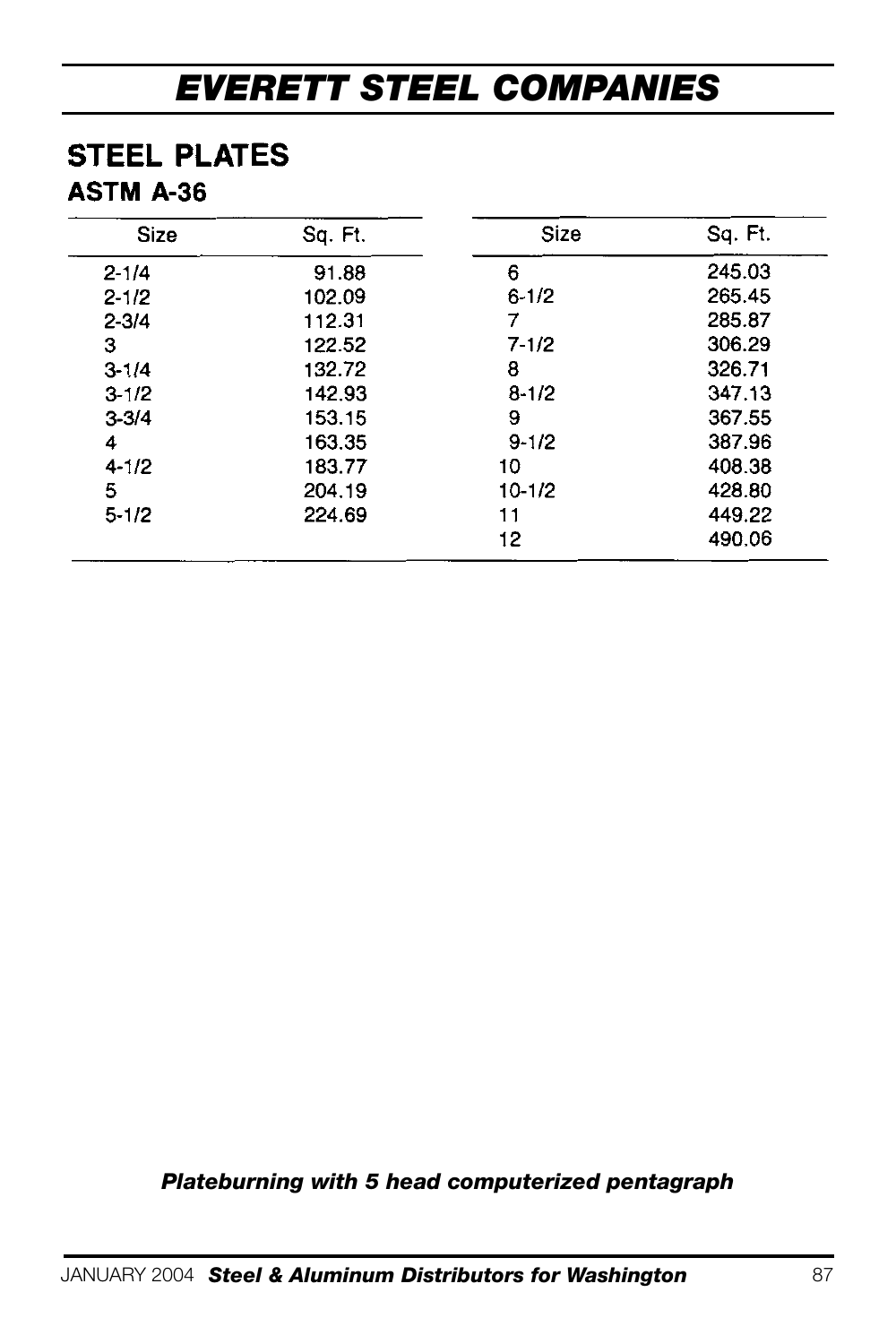### **STEEL PLATES ASTM A-36**

Specifications: Ordered to ASTM Spec. A-36

#### **Chemical Analysis:**

|                                                            |                                   | Carbon Manganese Phosphorus Sulphur |          |
|------------------------------------------------------------|-----------------------------------|-------------------------------------|----------|
| 3/4" Thick & Under 25 Max                                  | <b>Contract Contract Contract</b> | .04 Max. .05 Max.                   |          |
| Over $3/4$ " to $1-1/2$ " incl25 Max.                      | .80/1.20                          | 04 Max. 05 Max.                     |          |
| Over $1.1/2$ " to $2.1/2$ " incl.* 26 Max.                 | .80/1.20                          | .04 Max. .05 Max.                   |          |
| Over $2-1/2$ " to 4" incl.*  .27 Max.                      | .85/1.20                          | .04 Max.                            | .05 Max. |
|                                                            |                                   |                                     |          |
| *Plates 1.1/2" and over also require 15/30 Silicon content |                                   |                                     |          |

#### **Mechanical Properties:**

| Tensile Strength | Yield Point  | Elongation |
|------------------|--------------|------------|
| PS.I.            | P.S.I.       | in 8"      |
| 58,000 to 80,000 | 36,000a Min. | 20% Min.   |

a. Yield point 32,000 psi for plate over 8" in thickness.

### PRESSURE VESSEL QUALITY PLATES

### ASTM A285-Grade C (Intermediate Tensile) ASTM A515-Grade 70 (High Temperature) ASTM A516-Grade 70 (Low Temperature)

**Specifications:** Carbon steel plate to conform to the above ASTM specifications and the corresponding ASME specifications. This steel meets the requirements of the Hartford Steam Boiler Inspection and Insurance Co.

### **Chemical Analysis:**

|                                       |          | Carbon Manganese Phosphorus Sulpher | Silicon                  |
|---------------------------------------|----------|-------------------------------------|--------------------------|
|                                       |          |                                     | $\overline{\phantom{0}}$ |
| A-515 Grade 70                        |          |                                     |                          |
| 1" thick & under 31 Max. 1.20 Max.    |          | .035 Max. .035 Max. .15/40          |                          |
| Over 1" to 2" inc. 33 Max. 1.20 Max.  |          | .035 Max. .035 Max. .15/.40         |                          |
| Over 2" to 4" inc. 35 Max. 1.20 Max.  |          | .035 Max. .035 Max. .15/.40         |                          |
| Over 4" to 8" incl. 35 Max. 1.20 Max. |          | .035 Max. .035 Max. .15/.40         |                          |
| A-516 Grade 70                        |          |                                     |                          |
| $1/2$ " thick & under27 Max.          | .85/1.20 | .035 Max. .035 Max. .15/40          |                          |
| Over 1/2" to 2" incl. 28 Max.         | .85/1.20 | .035 Max. .035 Max. .15/.40         |                          |
| Over 2" to 4" incl. 30 Max.           | .85/1.20 | .035 Max. .035 Max. .15/.40         |                          |
| Over 4" to 8" incl. $\ldots$ 31 Max.  | .85/1.20 | .035 Max. .035 Max. .15/.40         |                          |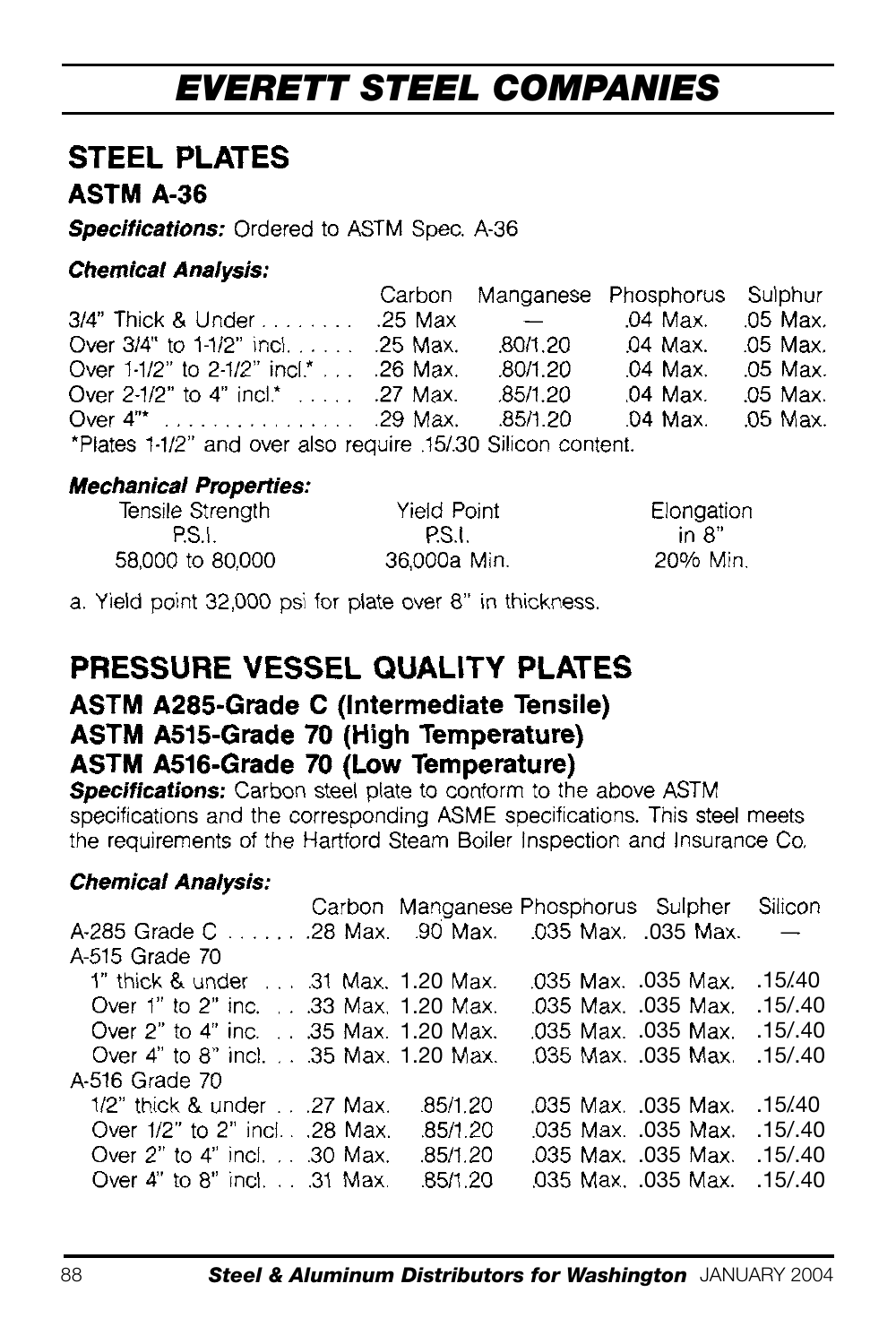#### **Mechanical Properties:**

|                             | Tensile Strenath                                                                                               | Yield Point | Elongation |
|-----------------------------|----------------------------------------------------------------------------------------------------------------|-------------|------------|
|                             | PS Lateration of the set of the set of the set of the set of the set of the set of the set of the set of the s | - P.S.I.    | in 8"      |
| A285 Grade C 55.000/75.000  |                                                                                                                | 30.000 Min. | 23% Min.a  |
| A515 Grade 70 70,000/90,000 |                                                                                                                | 38.000 Min. | 17% Min.   |
|                             |                                                                                                                | 38.000 Min. | 17% Min.   |

### PRESSURE VESSEL QUALITY PLATE **ASTM A537-Class 1 (Normalized)**

This grade is a normalized, fine-grain, carbon-manganese-silicon steel offering high strength in thicknesses up through 4 inches. It has good low<br>temperature notch toughness. 15 ft.-lbs. longitudinal and transverse Charpy V-Notch at -75 F.

Specifications: Ordered in the normalized condition to ASTM. A537-Class 1. Meets API requirements to -60 F. for refrigerated storage tanks.

#### **Chemical Analysis:**

Over  $2-1/2$ " to  $4$ " incl. ...

|                                                                                             |                                   | Carbon Manganese Phosphorus Sulpher Silicon                |                        |
|---------------------------------------------------------------------------------------------|-----------------------------------|------------------------------------------------------------|------------------------|
| A537 Class 1<br>$1-1/2$ " thick & under $\ldots$ .24 Max.<br>Over 1-1/2" to 4" incl 24 Max. | .70/1.35<br>1.00/1.60             | .035 Max. .035 Max. .15/.50<br>.035 Max. .035 Max. .15/.50 |                        |
| <b>Mechanical Properties:</b>                                                               |                                   |                                                            |                        |
|                                                                                             | <b>Tensile Strength</b><br>P.S.I. | <b>Yield Point</b><br>P.S.I.                               | Elongation<br>in 8'' a |
| $2-1/2$ " thick & under $\ldots$                                                            | 70.000/90.000                     | 50.000 Min.                                                | 18% Min.               |

70,000/90,000

65,000/85,000 45,000

18% Min.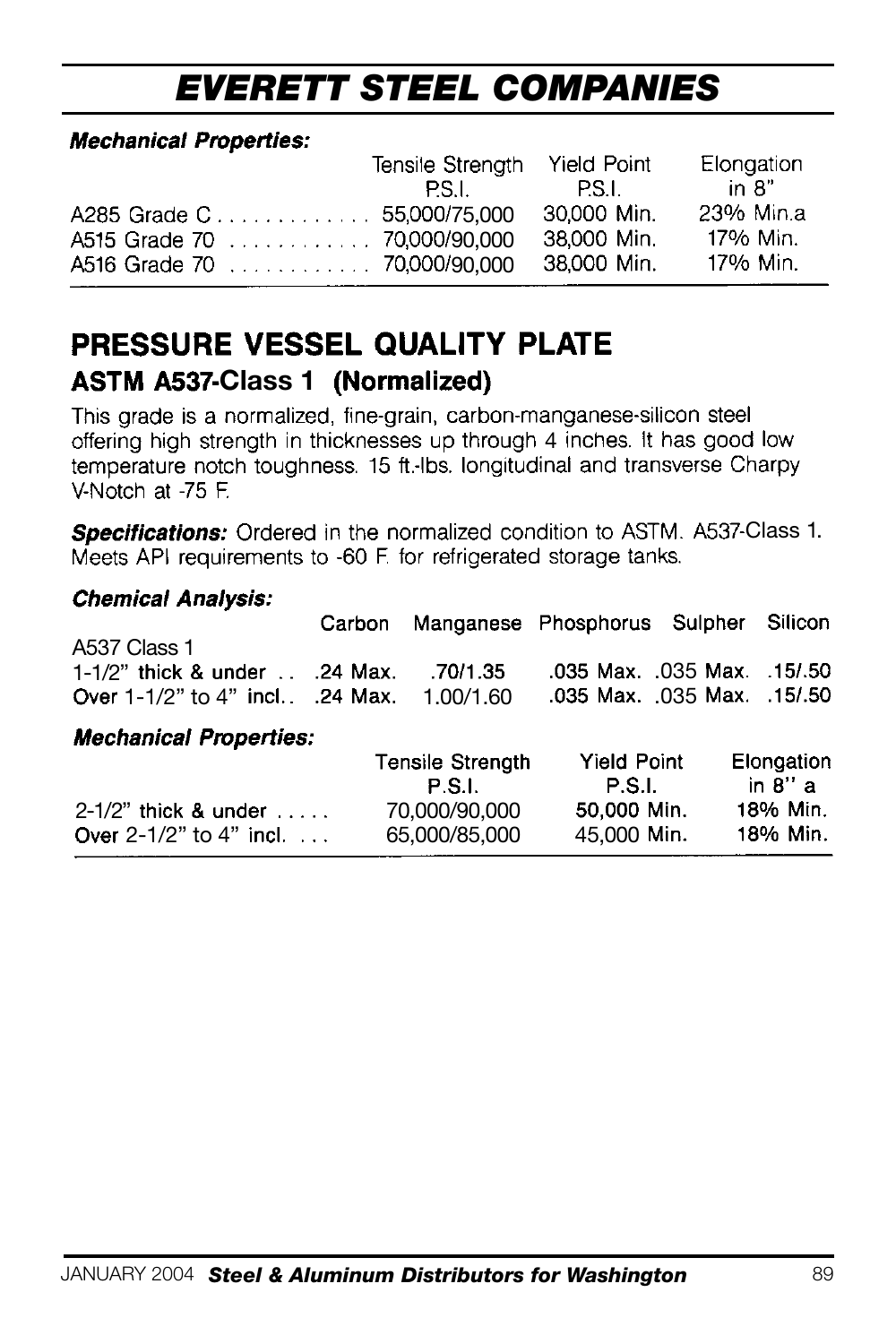## HIGH STRENGTH LOW ALLOY SHEETS & PLATE (50.000# Minimum Yield - Copper Bearing)

*Specifications:* The listed steels are an open hearth low alloy steel to ASTM Specs. A-588-Grade A, ASTM A-572 Grade 50 and ASTM A-441. Our flexible buying policy normally enables us to supply any trade name or its ASTM equivalent specification. Our A-572 Grade 50 is ordered with a tested charpy V-notch at -50°F for low temperature applications.

#### **Chemical Analysis:**

|            | A-588-Gr A               | A-572-Gr 50   | $A - 441$                | Cor-Ten  | Tri-Ten   |
|------------|--------------------------|---------------|--------------------------|----------|-----------|
| Carbon     | .10/.19                  | .23 Max.      | .22 Max.                 | .12 Max. | .22 Max.  |
| Manganese  | .90/1.25                 | 1.35 Max.     | .85/1.25                 | .20/0.50 | 1.25 Max. |
| Phosphorus | .04 Max.                 | .04 Max.      | .04 Max.                 | .07/0.15 | .04 Max.  |
| Sulphur    | .05 Max.                 | .05 Max.      | .05 Max.                 | .05 Max. | .05 Max.  |
| Silicon    | .15/0.30                 | .40 Max.      | .30 Max.                 | .25/.75  | .30 Max.  |
| Nickel     | $\overline{\phantom{a}}$ |               | $\overline{\phantom{m}}$ | .65 Max. |           |
| Chromium   | .40/65                   |               | $\overline{\phantom{m}}$ | .30/1.25 |           |
| Molybdenum | $\overline{\phantom{m}}$ |               |                          |          |           |
| Vanadium   | .02/.10                  | $0.01 - 0.15$ | .02 Min.                 |          | .02 Min.  |
| $Copper$   | .25/0.40                 | .20 Min.*     | .20 Min.                 | .25/0.55 | .20 Min.  |
| Boron      |                          |               |                          |          |           |
| Titanium   |                          |               |                          |          |           |

\*Copper must be a minimum of 0.20% but only when specified as part of the ASTM A-572-Gr. 50 specification.

#### **Mechanical Properties:** (Average Range)

|                | Tensile Strength | <b>Yield Strenath</b>                                                   | Elongation |
|----------------|------------------|-------------------------------------------------------------------------|------------|
| Type           | P.S.I.           | P.S.I.                                                                  | in 8''     |
| A588-Gr A.     | 70.000 Min.      | 50,000 Min.                                                             | 18% Min.   |
| $572$ -Gr $50$ | 65,000 Min.      | 50,000 Min.                                                             | 18% Min.   |
| A441           | 70.000 Min.      | 50.000 Min.                                                             | 18% Min.   |
| $Cor-Ten$      | 70.000 Min.      | 50.000 Min.                                                             | 19% Min.   |
| $Tri-Ten$      | 70,000 Min.      | 50,000 Min.                                                             | 18% Min.   |
|                |                  | The above chemical and physical specifications are average specs, and   |            |
|                |                  | may vary at different times with any producer according to a particular |            |
| application.   |                  |                                                                         |            |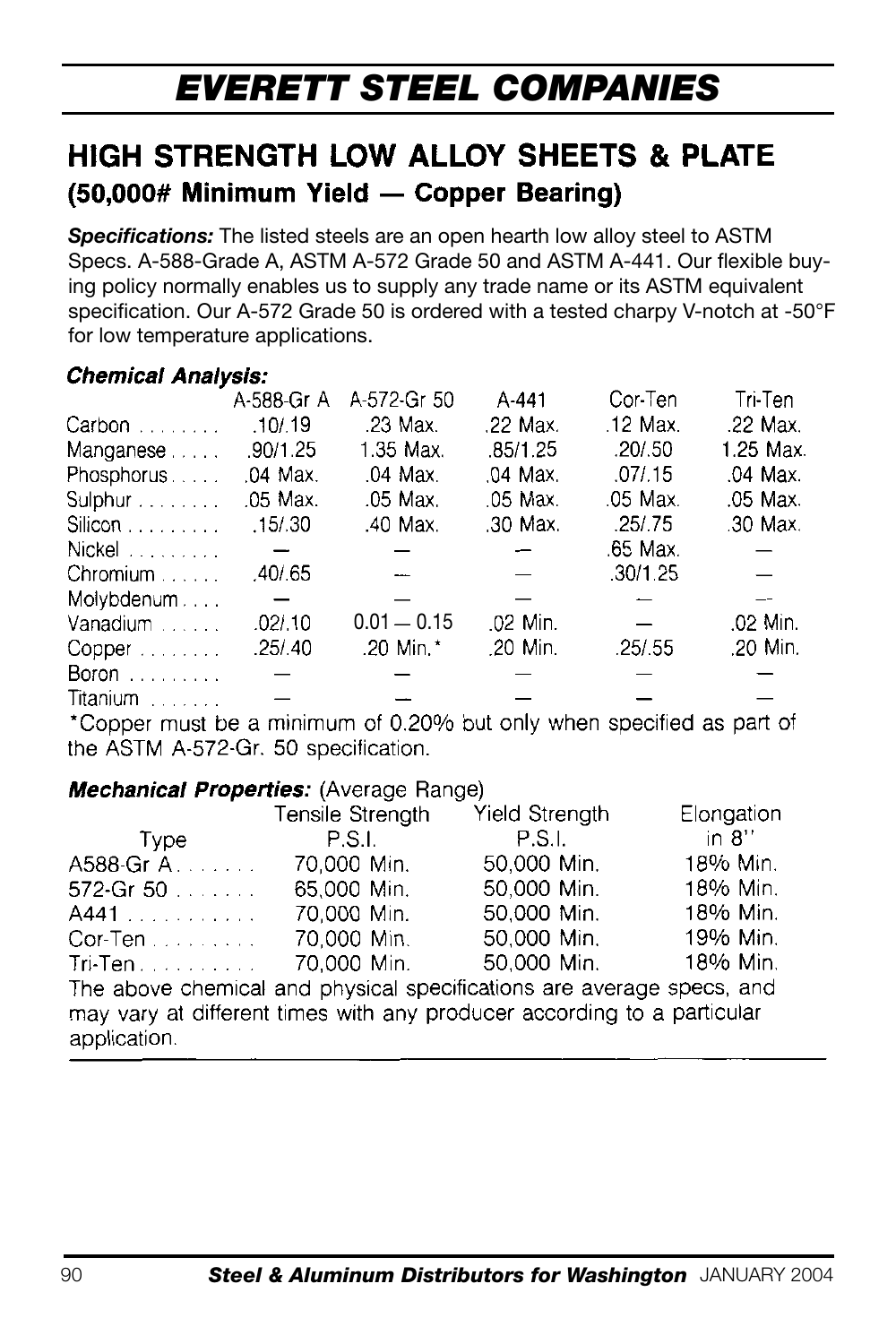## **HIGH STRENGTH ALLOY PLATES QUENCHED AND TEMPERED**

### **Structural Quality & Pressure Vessel Quality**

These grades are low carbon, quenched and tempered alloy steels that combine weldability with exceptional strength and toughness. Used in buildings, bridges, pressure vessels, machinery, etc.

**Specifications:** Ordered to ASTM A-514 (structural quality) and ASTN A-517 (pressure vessel quality). A letter designation following the 514 or 517 indicates the mill manufacturer and the chemistry that individual mill uses in producing and conforming to these ASTM standards. These letter designations are referred to as the "Type" or "Grade". (The most commonly known trade name is United States Steel grade T-1.)

**Chemical Analysis:** The examples shown are some of the "Types" or "Grades" that we commonly stock. They are typical of the many grades offered under these ASTM specifications, however, the chemistry will vary depending upon the specific type or grade. For detailed information see latest publication of the "BOOK OF ASTM STANDARDS".

|            | A514 Type B | A514 Type H | A514 Type F | A517 Grade F |
|------------|-------------|-------------|-------------|--------------|
| Carbon     | .12/0.21    | .12/.21     | .10/.20     | .10/0.20     |
| Manganese  | .70/1.00    | .95/1.30    | .60/1.00    | .60/1.00     |
| Phosphorus | .035 Max.   | .035 Max.   | .035 Max.   | .035 Max.    |
| Sulphur    | .040 Max.   | .040 Max.   | .040 Max.   | .040 Max.    |
| Silicon    | .20/0.35    | .20/0.35    | .15/0.35    | .15/.35      |
| Nickel     |             | .30/.70     | .70/1.00    | .70/1.00     |
| Chromium   | .40/.65     | .40/0.65    | .40/.65     | .40/0.65     |
| Molybdenum | .15/0.25    | .20/0.30    | .40/0.60    | .40/0.60     |
| Vanadium   | .03/.08     | .03/0.08    | .03/0.08    | .03/0.8      |
| $Copper$   |             |             | .15/0.50    | .15/0.50     |
| Boron      | .0005/.005  | .0005/.005  | .002/.006   | .002/006     |
| Titanium   | .01/.03     |             |             |              |

**Mechanical Properties:** (Same requirements for both ASTM A514 & A517.)

|                              | <b>Tensile Strenath</b> | Yield Point | Elongation |
|------------------------------|-------------------------|-------------|------------|
| <b>Thickness</b>             | P.S.I.                  | PS.L        | Min. in 2" |
| $3/16''$ to 2-1/2" incl      | 115.000/135.000         | 100.000     | 18%        |
| Over $2-1/2$ " to $4$ " incl | 105,000/135,000         | 90.000      | 17%        |
| Over $4''$ to $6''$ incl     | 105,000/135,000         | 90.000      | 16%        |